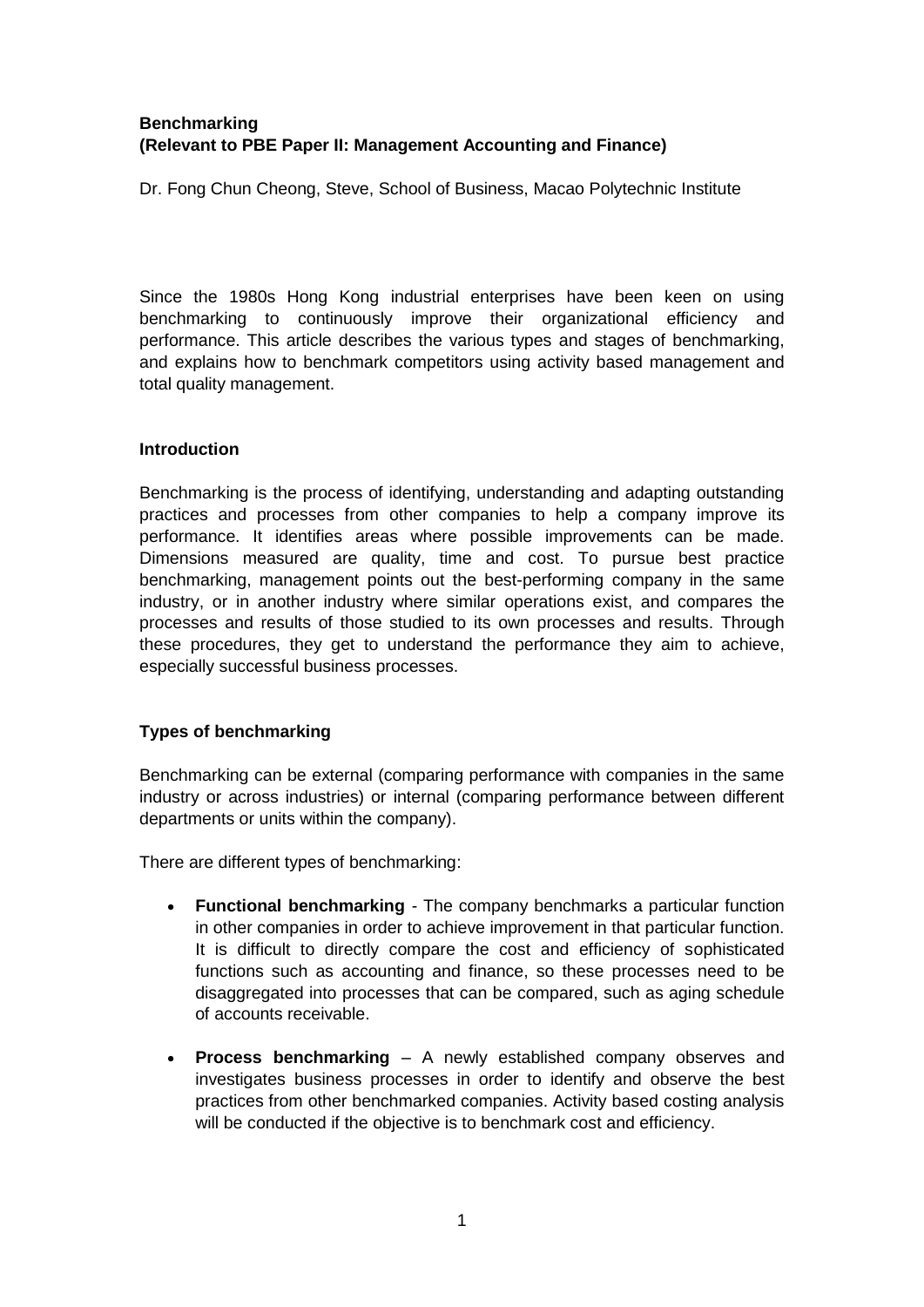- **Performance benchmarking** The company evaluates its competitive position by comparing products and services with those of target companies.
- **Product benchmarking** The company studies the process of designing new products or upgrades to current ones. This may involve reverse engineering to identify strengths and weaknesses of competitor products.
- **Financial benchmarking** The company conducts financial analysis and compares the results of the best competitor so as to evaluate its overall financial competitiveness and productivity.
- **Strategic benchmarking** The company identifies strengths and weakness of other competitors. This can be extended from its own industry to other industries.

#### **Benchmarking stages**

The popularity of benchmarking has led to the emergence of benchmarking methodologies. However, no single benchmarking method has yet been commonly adopted. Benchmarking has been described as the best tool to construct strategic planning. Measurements determined through study can be applied in the industry or market. There are usually four stages in the benchmarking process: planning, data collection, data analysis and reporting, and finally adaptation.

Stage 1 is planning. This includes identifying, establishing and focusing on specific areas, key events and definitions.

Stage 2 is data collection. This involves accumulating qualitative data and learning from the best practices of different companies. It can be applied to any business process or function, so a series of preparation steps may be required. These include informal conversations with customers, employees, or suppliers; [exploratory research](http://en.wikipedia.org/wiki/Qualitative_marketing_research) techniques such as [focus groups;](http://en.wikipedia.org/wiki/Focus_group) or in-depth [marketing research,](http://en.wikipedia.org/wiki/Marketing_research) and [quantitative](http://en.wikipedia.org/wiki/Quantitative_marketing_research)  [research](http://en.wikipedia.org/wiki/Quantitative_marketing_research) by [survey](http://en.wikipedia.org/wiki/Statistical_survey) or [questionnaire.](http://en.wikipedia.org/wiki/Questionnaire_construction)

Stage 3 is data analysis and reporting. This involves the critical evaluation of practices adopted by well-performing companies. Methods include re-engineering analysis, process mapping, quality control variance reports, financial ratio analysis, or simply reviewing cycle times or other performance indicators.

Stage 4 is adaption. This involves four steps:

- 1. The company first determines the assessment benchmarks and operational functions of these variables, usually associated with financial resources and product strategy.
- 2. Through corporate benchmark analysis in the previous stage, the company selects the operational functions so as to achieve the lowest cost and highest customer satisfaction.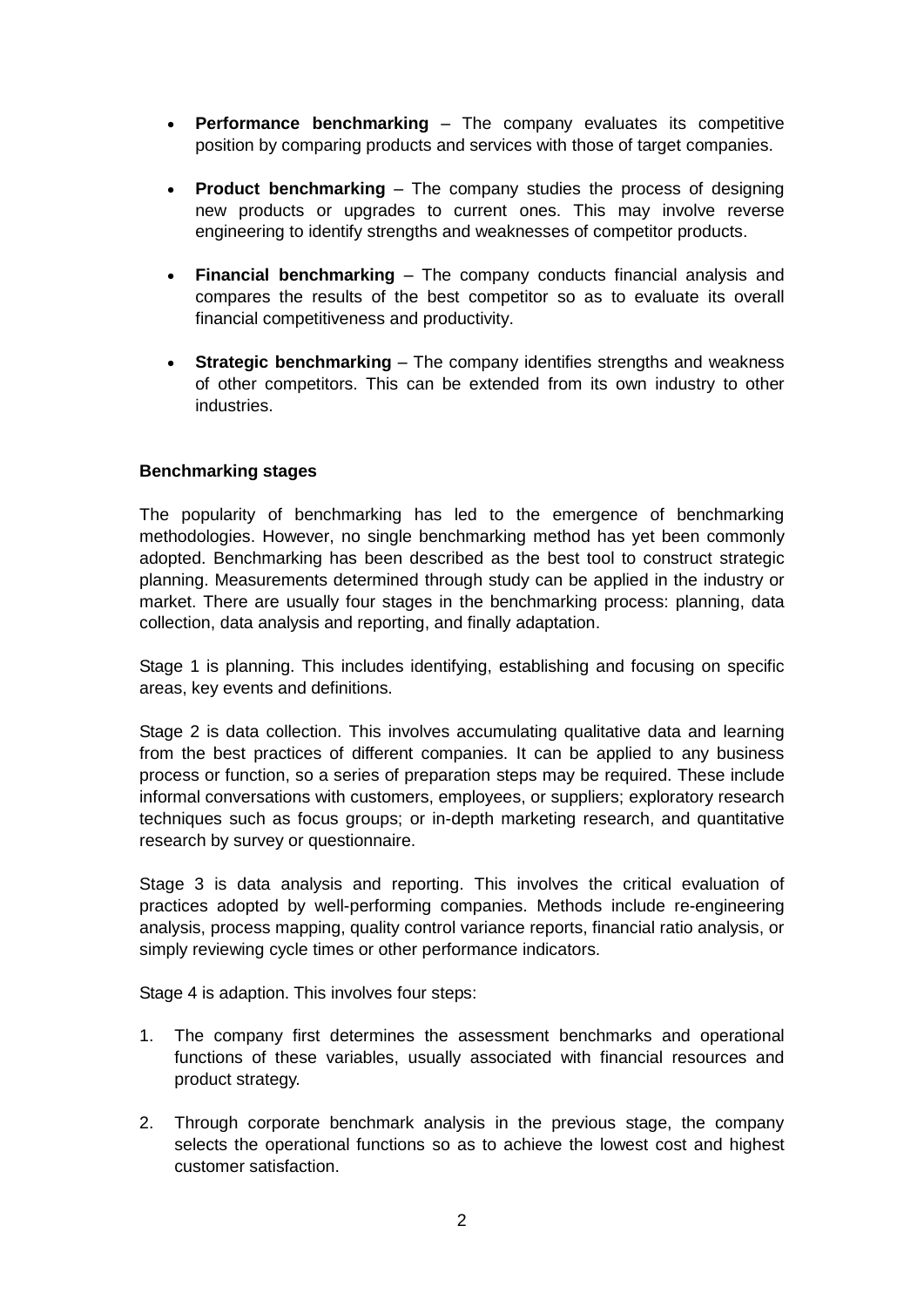- 3. When there are differences between the company's own functions and the benchmarked company's functions, the company formulates a plan of action to narrow down the differences or even surpass its competitors. Reforms can take several forms, from following to surpassing the best competitors, changing industry rules for pursuing the best innovation or technological breakthrough by using components outside the industry.
- 4. The company finally sets goals and deadlines to implement the plans and actions prescribed. It may establish monitoring programmes in order to review and update the adaptation process.

#### **Benchmarking with activity based management**

Benchmarking with activity based management is about using benchmarking as the first step to rank different processes within a company, department, or operation. It establishes a point of reference to work from and also identifies main processes that need improvement.

Activity based costing (ABC) supplies past cost trends, cost breakdowns by major resource pools, and cost distribution of core activities by specific and major operation. ABC can be used to obtain the costs for achieving the outcomes after implementing the standard benchmarks.

A better benchmarking method is to use ABC to analyze all the way back to specific employee tasks. This method allows changes to be made at the sources of the problem, enabling a company to work in the right direction on a timely basis. Waste can be eliminated and constructive changes implemented quickly.

Benchmarking with activity based management provides a more powerful tool for analyzing areas of improvement and instituting positive strategic changes. It is a good way of justifying strategic changes and for follow-up monitoring to determine the success of the company's strategy over time.

#### **Benchmarking and total quality management**

Benchmarking is the best mechanism for comparing the performance of various aspects of a process to assess the performance of the industry and in making plans to adopt these best performances to improve performance. It is a tool for implementation of total quality management (TQM). TQM focuses on how to improve the production process in order to get a better product or service. When TQM is used with benchmarking, companies can assess production processes and programmes and set standards so that improvements in production process can be achieved. Companies can improve effectiveness and efficiency and achieve the goal of TQM.